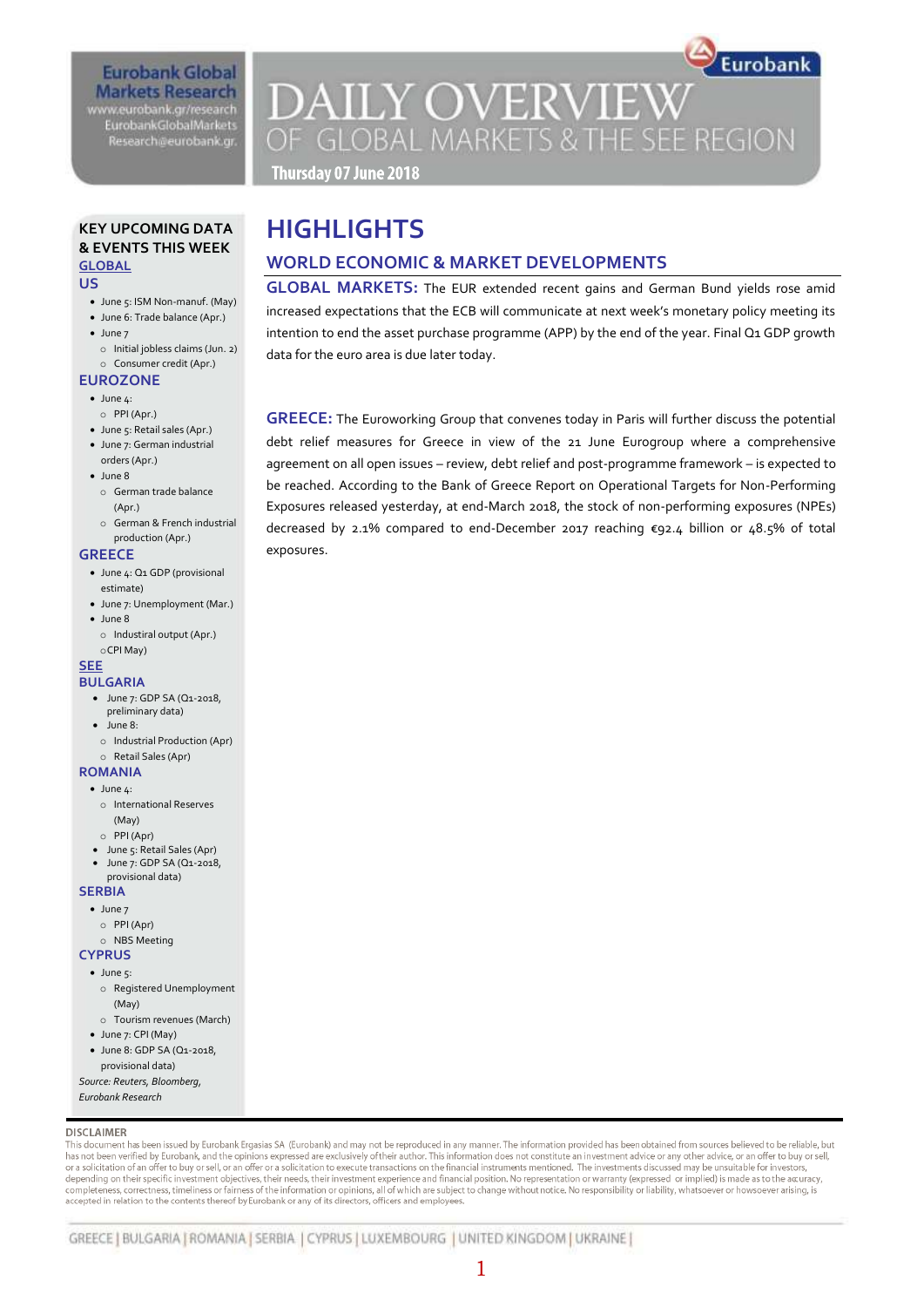Thursday 07 June 2018

# **Latest world economic & market developments**

OF GLOBAL MARKETS & THE SEE REGION

#### **S&P 500** 3100 2900 2700 2500 2300 2100  $J$ ul-17 -Aug-17- $Sep-17 Jan+18$ Apr-18 -<br>May-18 - $J$ un- $17$ Nov-17- $Dec-17$ Feb-18<br>Mar-18  $Oct-17$





Source: Reuters, Bloomberg, Eurobank Research

### **GLOBAL MARKETS**

**AILY OVERVIEW** 

The EUR extended recent gains and Bund yields rose amid increased expectations that the ECB will communicate at next week's monetary policy meeting its intention to end the asset purchase programme (APP) by the end of the year. ECB chief economist Peter Praet said earlier this week that the Central Bank is increasingly confident that inflation is rising back towards the 2% target and at next week's policy meeting it will debate "whether progress so far has been sufficient to warrant a gradual unwinding of the asset purchases". These comments coincided with remarks by Bank of Estonia President and ECB Governing Council member Ardo Hansson in an interview to a regional newspaper that "the market expectation is such that the rates might start rising at a moderate rate in the middle of next year" and that "when we are confident that inflation is on a moderate growth path, exiting may be a bit faster". Along similar lines, ECB Governing Council member Klaas Knot said in the Dutch Parliament that "it would be reasonable to announce the end of asset purchases soon". Against this background, the ECB is highly likely to start discussing at the June 14 policy meeting how to proceed with the APP beyond September 2018. However, on the back of prevailing political jitters in Italy and ECB uncertainty surrounding the sources of the recent growth moderation and the extent to which the Eurozone recovery is slowing, the formal announcement on QE intentions may come at the subsequent meeting in July. Reacting to ECB hawkish comments, the 10-yr Bund yield moved above 0.50% for the first time in two weeks while the EUR/USD hit a two-week high of 1.1838 earlier today, 0.6% firmer on the day and c. 3% higher compared to the year-to-date low of 1.1506 hit on May 29. Final Q1 GDP growth data for the euro area is due later today.

ppetropoulou@eurobank.gr

Eurobank

### **GREECE**

The Euroworking Group that convenes today in Paris will further discuss the potential debt relief measures for Greece in view of the 21 June Eurogroup where a comprehensive agreement on all open issues – review, debt relief and post-programme framework – is expected to be reached. Today's meeting may also provide more clarity regarding the IMF's role in the programme. According to the Bank of Greece Report on Operational Targets for Non-Performing Exposures released yesterday, at end-March 2018, the stock of nonperforming exposures (NPEs) decreased by 2.1% compared to end-December 2017 reaching €92.4 billion or 48.5% of total exposures (amount includes on-balance sheet items only while including off-balance sheet items the stock of NPEs is reduced by 2.3% in the first quarter of 2018 at €93.5 billion or 43.1% of total exposures). The reduction of NPEs in Q1 2018 is driven by write-offs which amounted to €1.7 billion. The quarterly cure rate remained at the same level as in  $Q_4$  2017 at 1.8%, a little lower than the default rate that increased in  $Q_1$  2018 reaching 1.9% thus reversing the good performance noticed in  $Q_4$ 2017. The performance in collections, liquidations and sales is slightly worse compared to the previous quarter. An improved picture is expected in the near future, as banks have already announced and in some cases executed sales of loans.

andimitriadou@eurobank.gr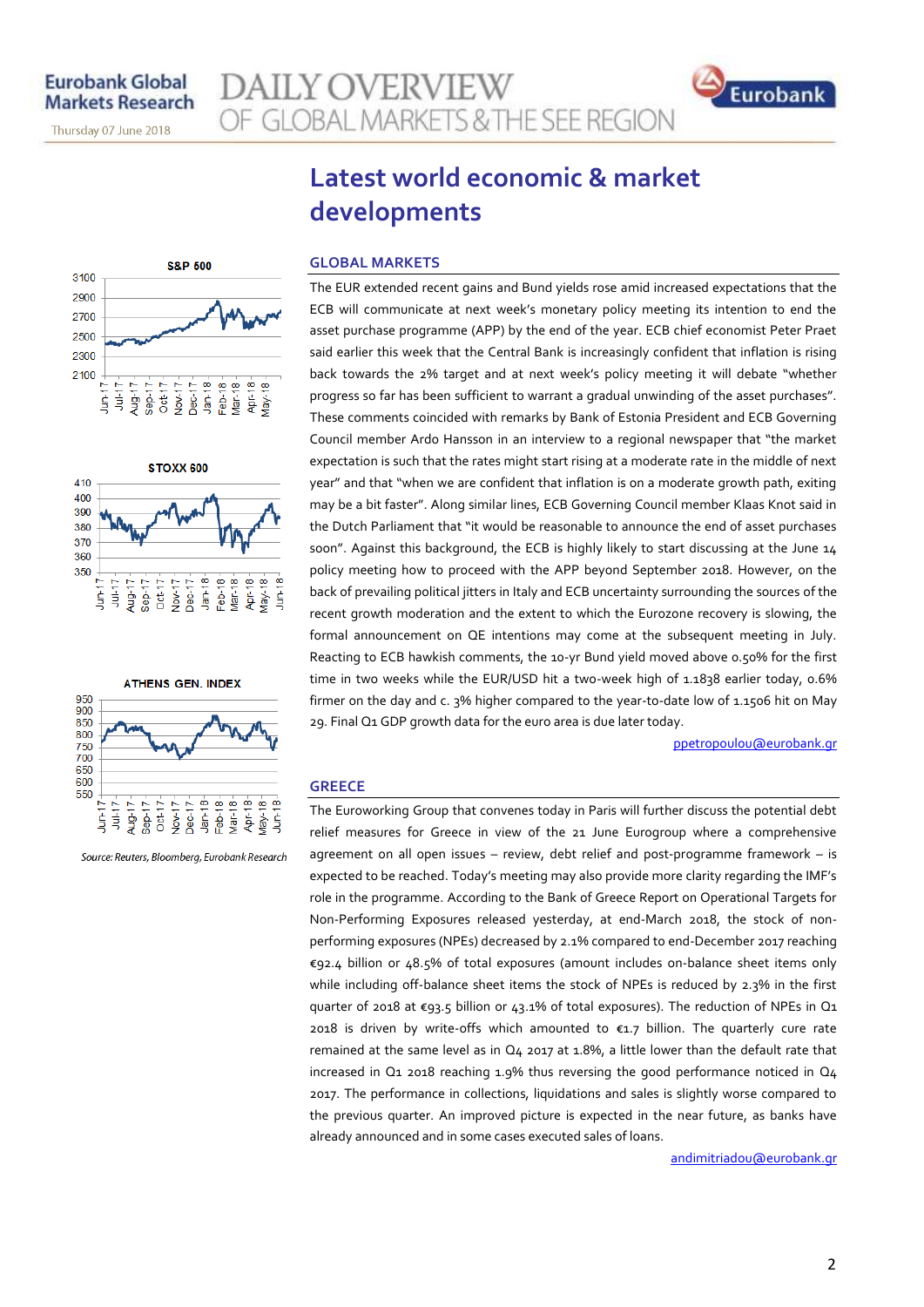# **Eurobank Global Markets Research**

Thursday 07 June 2018

**DAILY OVERVIEW**<br>OF GLOBAL MARKETS & THE SEE REGION



|                      | <b>GLOBAL MARKETS</b> |      |             |              |        |         |             |                         |      |              |                 |                    |      |      |             |
|----------------------|-----------------------|------|-------------|--------------|--------|---------|-------------|-------------------------|------|--------------|-----------------|--------------------|------|------|-------------|
| <b>Stock markets</b> |                       |      |             | <b>FOREX</b> |        |         |             | <b>Government Bonds</b> |      |              |                 | <b>Commodities</b> |      |      |             |
|                      | Last                  | ΔD   | <b>AYTD</b> |              | Last   | ΔD      | <b>AYTD</b> | (yields)                | Last | <b>ADbps</b> | <b>AYTD bps</b> |                    | Last | ΔD   | <b>AYTD</b> |
| S&P 500              | 2772.35               | 0.9% | 3.7%        | EUR/USD      | 1.1818 | 0.4%    | $-1.6%$     | <b>UST-10vr</b>         | 2.98 |              | 58 L            | GOLD               | 1299 | 0.2% | $-0.3%$     |
| Nikkei 225           | 22823.26              | 0.9% | 0.3%        | GBP/USD      | 1.339  | $-0.2%$ | $-1.0%$     | Bund-10vr               | 0.50 |              |                 | <b>BRENT CRUDE</b> | 76   | 1.4% | 14.2%       |
| <b>STOXX 600</b>     | 387.46                | 0.1% | $-0.4%$     | USD/JPY      | 110.04 | 0.1%    | 2.4%        | $JGB - 10yr$            | 0.06 | 0            |                 | LMEX               | 3484 | 1.2% | 1.9%        |

| <b>SERBIA</b>         |                      |                |                            | <b>ROMANIA</b>         |                  |                         |                            | <b>BULGARIA</b>        |                  |                  |                        |  |
|-----------------------|----------------------|----------------|----------------------------|------------------------|------------------|-------------------------|----------------------------|------------------------|------------------|------------------|------------------------|--|
|                       |                      |                |                            | <b>Money Market</b>    |                  |                         |                            | <b>Money Market</b>    |                  |                  |                        |  |
| <b>BELIBOR</b>        | Last                 | <b>ADbps</b>   | <b>∆YTD bps</b>            | <b>ROBOR</b>           | Last             | <b>ADbps</b>            | <b>∆YTD bps</b>            | <b>SOFIBOR</b>         | Last             | <b>ADbps</b>     | <b>∆YTD bps</b>        |  |
| T/N                   | 2.29                 | $\overline{2}$ | $-23$                      | O/N                    | 2.92             | $-1$                    | 183                        | <b>LFONIA</b>          | 0.01             | $\theta$         | $\mathbf{1}$           |  |
| 1-week                | 2.42                 | $\overline{4}$ | $-19$                      | $1$ -month             | 2.9              | $\Omega$                | 103                        | $1$ -month             | $-0.30$          | $\Omega$         | $-5$                   |  |
| $1$ -month            | 2.60                 | $\overline{4}$ | $-25$                      | 3-month                | 2.87             | 0                       | 82                         | 3-month                | $-0.23$          | 0                | $-5$                   |  |
| 3-month               | 2.88                 | $\mathbf{1}$   | $-24$                      | 6-month                | 2.98             | $\mathcal{O}$           | 71                         | 6-month                | $-0.11$          | $\mathcal{O}$    | $-6$                   |  |
| 6-month               | 3.06                 | 3              | $-18$                      | 12-month               | 3.08             | 0                       | 76                         | 12-month               | 0.22             | $-1$             | $-11$                  |  |
| <b>RS Local Bonds</b> |                      |                |                            | <b>RO Local Bonds</b>  |                  |                         |                            | <b>BG Local Bonds</b>  |                  |                  |                        |  |
|                       | Last                 | <b>ADbps</b>   | <b>AYTD bps</b>            |                        | Last             | <b>ADbps</b>            | <b>AYTD bps</b>            | (yields)               | Last             | <b>ADbps</b>     | <b>AYTD bps</b>        |  |
| 3Y RSD                | 3.53                 | 0              | $-75$                      | 3Y RON                 | 4.04             | 0                       | 66                         | 3Y BGN                 | $-0.05$          | $-1$             | 1                      |  |
| 5Y RSD                | 3.94                 | 0              | $-30$                      | 5Y RON                 | 4.57             | 0                       | 79                         | 5Y BGN                 | 0.17             | $\boldsymbol{0}$ | $\overline{3}$         |  |
| 7Y RSD                | 4.41                 | 0              | -77                        | 10Y RON                | 4.95             | 0                       | 63                         | 10Y BGN                | 1.00             | 0                | 3                      |  |
| <b>RS Eurobonds</b>   |                      |                | <b>RO Eurobonds</b>        |                        |                  |                         | <b>BG Eurobonds</b>        |                        |                  |                  |                        |  |
|                       | Last                 | <b>ADbps</b>   | ∆YTD bps                   |                        | Last             | <b>ADbps</b>            | <b>∆YTD bps</b>            |                        | Last             | <b>ADbps</b>     | <b>∆YTD bps</b>        |  |
| USD Feb-20            | 3.97                 | $-1$           | 97                         | <b>EUR Oct-25</b>      | 1.58             | #N/A N/A                | $-2$                       | <b>EUR Mar-22</b>      | 0.08             | 5                | 16                     |  |
| USD Nov-24            | #N/A N/A             | #N/A N/A       | $-13164$                   | USD Jan-24             | 4.22             | $-1$                    | 122                        | <b>EUR Sep-24</b>      | 0.70             | 10               | 13                     |  |
|                       |                      |                |                            |                        |                  |                         |                            |                        |                  |                  |                        |  |
| CDS                   | Last                 | <b>ADbps</b>   | <b>AYTD bps</b>            | <b>CDS</b>             | Last             | <b>ADbps</b>            | <b>AYTD bps</b>            | <b>CDS</b>             | Last             | <b>ADbps</b>     | <b>AYTD bps</b>        |  |
| 5-year                | 118                  | $\overline{2}$ | 0                          | 5-year                 | 98               | 0                       | 8                          | 5-year                 | 78               | 0                | $-19$                  |  |
| 10-year               | 164                  | $\overline{2}$ | $\overline{2}$             | 10-year                | 143              | 0                       | 10                         | 10-year                | 123              | $-1$             | $-18$                  |  |
|                       |                      |                |                            |                        |                  |                         |                            |                        |                  |                  |                        |  |
| <b>STOCKS</b>         |                      |                |                            | <b>STOCKS</b>          |                  |                         |                            | <b>STOCKS</b>          |                  |                  |                        |  |
|                       | Last                 | ΔD             | <b>AYTD</b>                |                        | Last             | ΔD                      | <b>AYTD</b>                |                        | Last             | AD               | <b>AYTD</b>            |  |
| BELEX15               | 740.2                | $-0.51%$       | $-2.58%$                   | <b>BET</b>             | 8285.4           | $-0.05%$                | 6.86%                      | <b>SOFIX</b>           | 632.4            | $-0.28%$         | $-6.65%$               |  |
| <b>FOREX</b>          |                      |                |                            | <b>FOREX</b>           |                  |                         |                            | <b>FOREX</b>           |                  |                  |                        |  |
|                       | Last                 | AD             | <b>AYTD</b>                |                        | Last             | ΔD                      | <b>AYTD</b>                |                        | Last             | ΔD               | <b>AYTD</b>            |  |
| <b>EUR/RSD</b>        | 118.11               | 0.42%          | 0.68%                      | <b>EUR/RON</b>         | 4.6562           | $-0.02%$                | 0.18%                      | <b>USD/BGN</b>         | 1.6549           | 0.38%            | $-1.54%$               |  |
|                       | <b>BELEX15 Index</b> |                |                            | <b>BET</b> Index       |                  |                         |                            | <b>SOFIX Index</b>     |                  |                  |                        |  |
| 800                   |                      |                |                            | 9400<br>8900           |                  |                         |                            | 800                    |                  |                  |                        |  |
|                       |                      |                |                            | 8400                   |                  |                         |                            | 700                    |                  |                  |                        |  |
| 750                   |                      |                |                            | 7900                   |                  |                         |                            |                        |                  |                  |                        |  |
| 700                   |                      |                |                            | 7400<br>6900           |                  |                         |                            | 600                    |                  |                  |                        |  |
|                       |                      |                |                            | 6400                   |                  |                         |                            |                        |                  |                  |                        |  |
| 650                   |                      |                |                            | 5900                   |                  |                         |                            | 500                    |                  |                  |                        |  |
| $J$ un-17             | Sep-17               | Dec-17         | <b>Mar-18</b>              | Jun-17                 | Aug-17<br>Oct-17 | <b>Dec-17</b><br>Feb-18 | Apr-18<br>Jun-18           | Jun-17                 | Aug-17<br>Oct-17 | Feb-18<br>Dec-17 | Jun-18<br>Apr-18       |  |
|                       |                      |                |                            |                        |                  |                         |                            |                        |                  |                  |                        |  |
|                       |                      |                |                            |                        |                  |                         |                            |                        |                  |                  |                        |  |
| 123                   | <b>EUR/RSD</b>       |                |                            | <b>EUR/RON</b><br>4.70 |                  |                         |                            | <b>USD/BGN</b><br>1.80 |                  |                  |                        |  |
|                       |                      |                |                            | 465                    |                  |                         |                            | 1.70                   |                  |                  |                        |  |
| 121                   |                      |                |                            | 460<br>4.55            |                  |                         |                            |                        |                  |                  |                        |  |
| 119                   |                      |                |                            | 450                    |                  |                         |                            | 1.60                   |                  |                  |                        |  |
|                       |                      |                |                            | 4.45                   |                  |                         |                            | 1.50                   |                  |                  |                        |  |
| 117                   |                      |                |                            | 4.40<br>4.35           |                  |                         |                            |                        |                  |                  |                        |  |
|                       |                      |                |                            |                        |                  |                         |                            | 1.40                   |                  |                  |                        |  |
| lun 17                | Sep-17               | <b>Dec-17</b>  | <b>Mar-18</b><br>$J$ un-18 | ς<br>Ε                 | <b>Sep 17</b>    | <b>Dec-17</b>           | $J$ un-18<br><b>Mar-18</b> | Ϊ<br>ξ                 | Sep-17           | <b>Dec-17</b>    | <b>Mar-18</b><br>Jun18 |  |
|                       |                      |                |                            |                        |                  |                         |                            |                        |                  |                  |                        |  |

Source: Reuters, Bloomberg, Eurobank Economic Analysis and Financial Markets Research Data updated as of 14:50 EEST